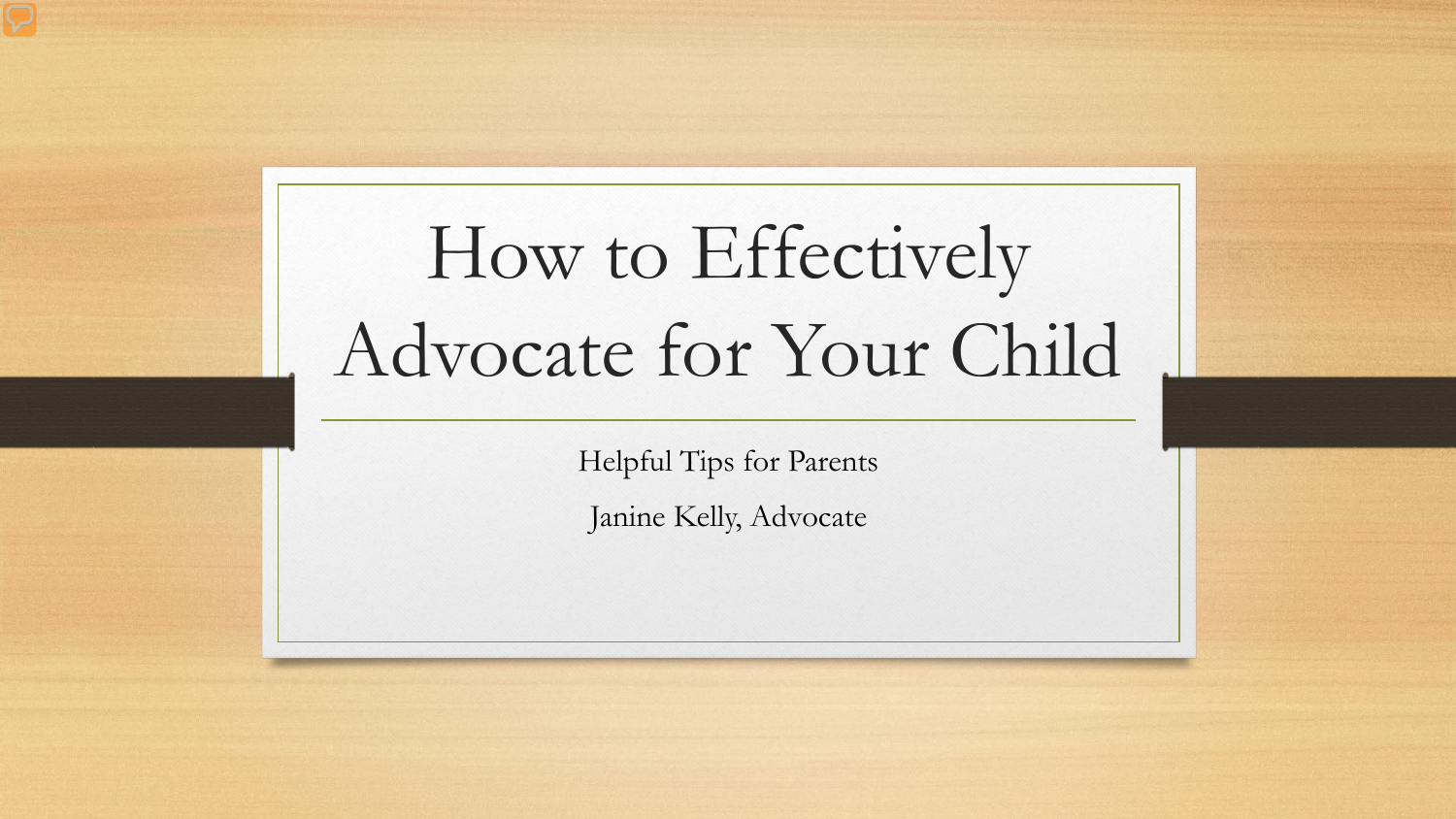## How to Effectively Advocate for Your Child

- I. Know the Legal Framework
- II. Understand the Process
- III. Know Your Child
- IV. Know How to Read the IEP or 504 plan
- V. Get Organized
- VI. Be Prepared
- VII. Communicate, Collaborate, Cooperate
- VIII. Understand How to Resolve Disagreements
- IX. Helpful Tips During COVID
- X. Final Words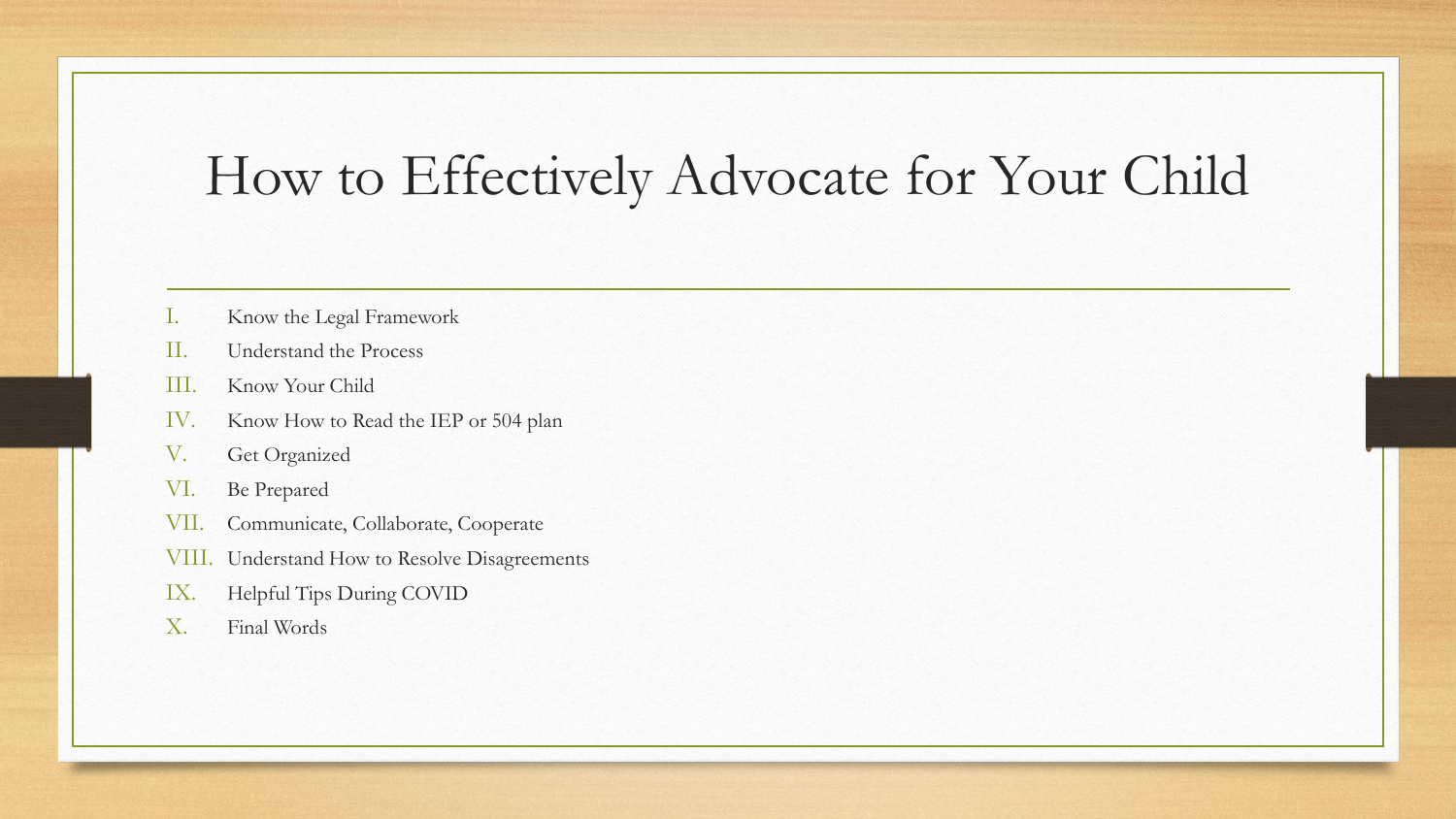## I. Know the Legal Framework: IDEA, Section 504 & Your State Regulations

- **IDEA- Individuals with Disabilities Education Act-** ensures that all eligible children with disabilities ages 3 through 21 are entitled to a free and appropriate education that meets their needs in the least restrictive environment and prepares them for further education, employment, and independent living. Ensures specialized instruction designed to meet the unique needs of the child so they can access the general curriculum & meet the educational standards that apply to all children. Must have a qualifying disability that adversely affects educational performance such that they require specialized instruction. All eligible students are also protected under 504.
- **Section 504 of the Rehabilitation Act** a civil rights law that prohibits discrimination on the basis of an individual's disability. It ensures all qualified students with disabilities are entitled to a free and appropriate education regardless of the severity of the disability. Ensures equal access through necessary accommodations, aides and modifications. Must have a physical or mental impairment that substantially limits a major life activity or is regarded by others as having a disability.
- State regulations go along with the Federal laws and regulations and may expand but not limit what federal laws and regulations provide.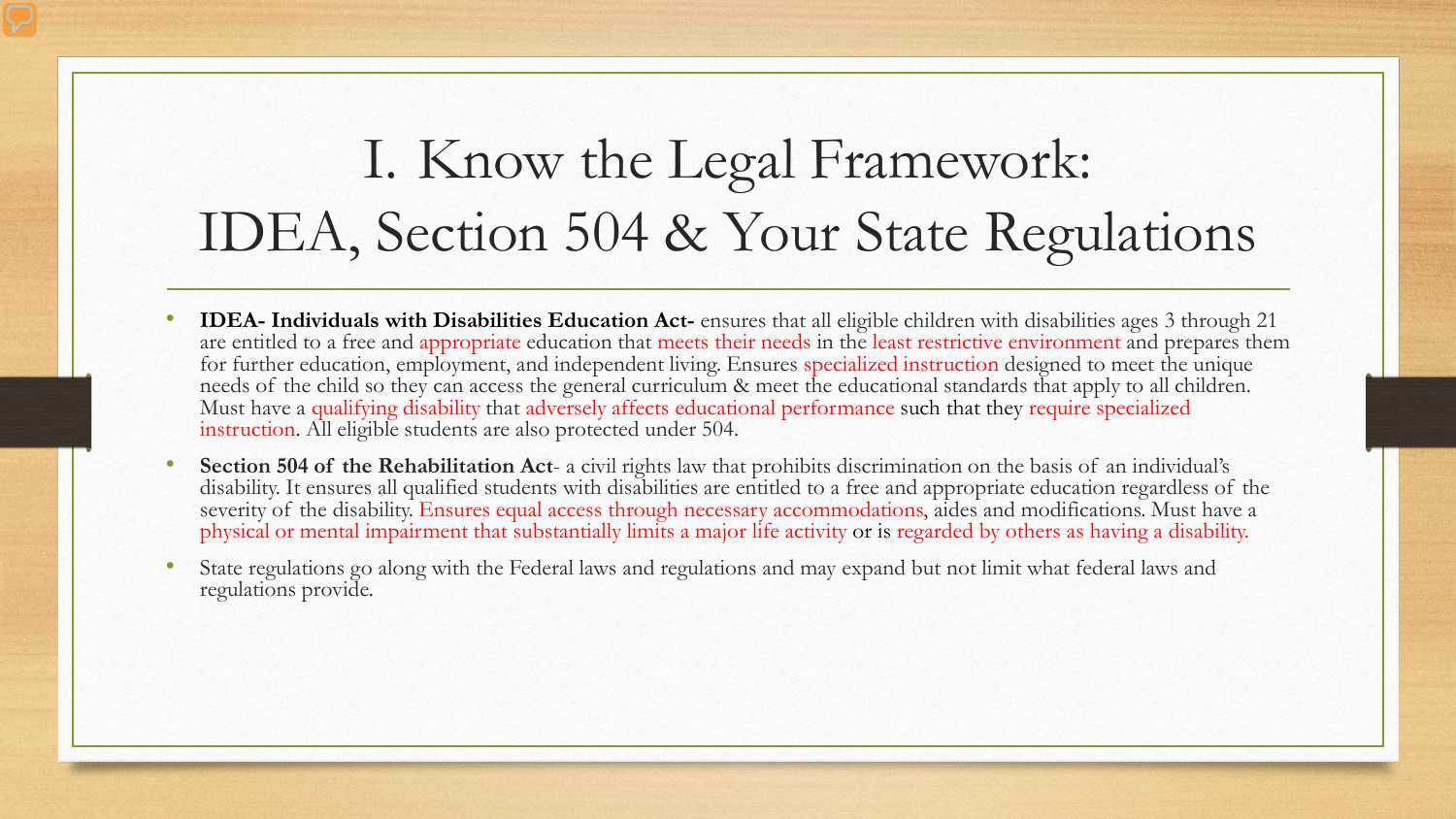# A. Get Help

- Look to your state department of education/special education website for guidebooks, information and training opportunities
- Find your federally funded state *Parent Center Hub for Special Education*  [https://www.parentcenterhub.org.](https://www.parentcenterhub.org/) Parent Training & Information (PTI) centers and Community Parent Resource Centers (CPRC) offer training on advocacy and related special education topics
- Look to national, state and local non-profit organizations for parent training & support (e.g. COPAA (Council for Parent Advocates and Attorneys), DRA (Disability Rights Advocates), SMARTKIDS Learning Disabilities, SPED\*NET Wilton)
- Look for a school district based special education PTA or advisory board
- Consult with a special education advocate or attorney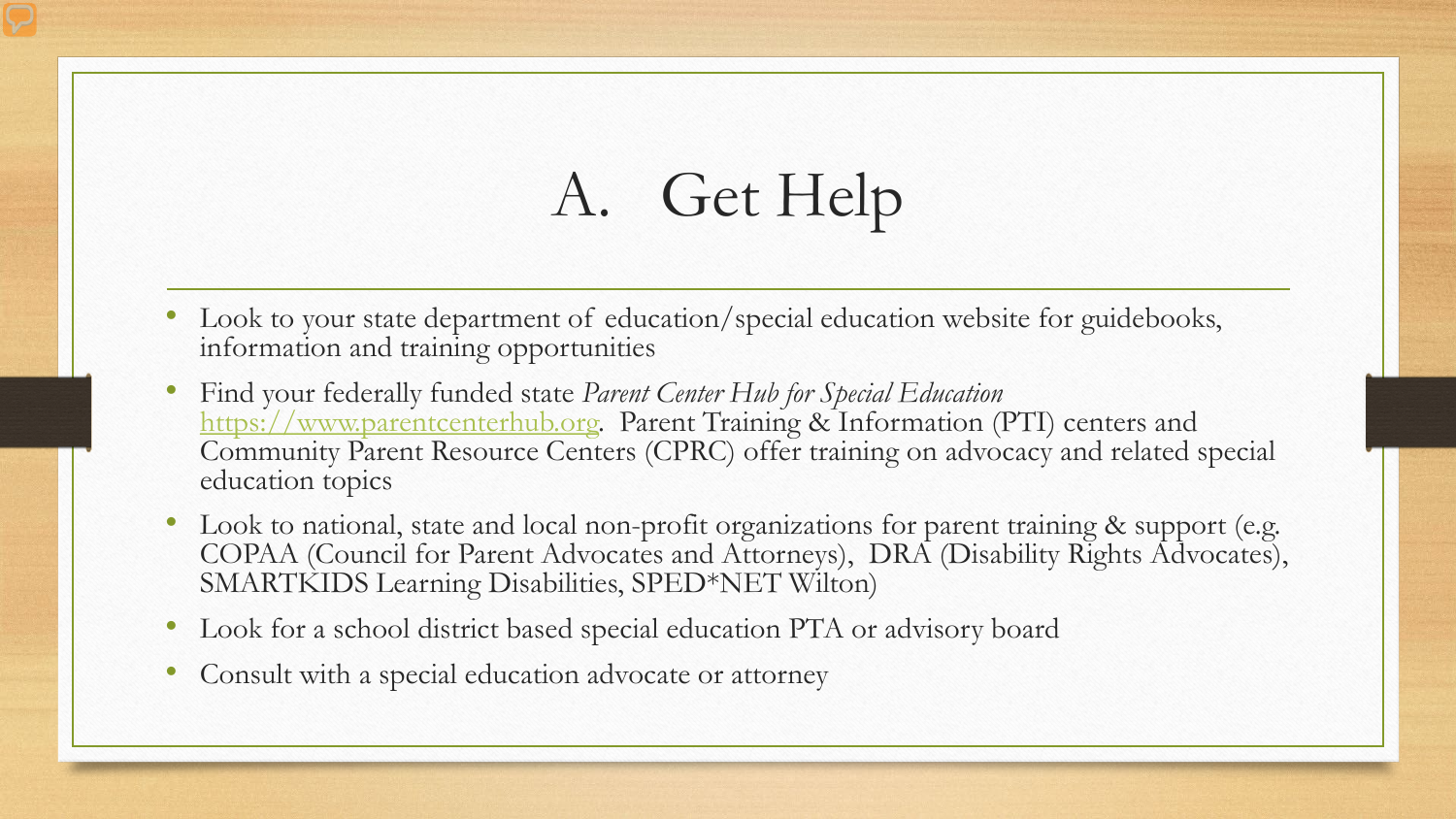## B. Read and Research: Helpful Links and Books

- [https://sites.ed.gov/idea/about-idea/#IDEA-Purpose](https://www.understood.org/)
- <https://www.understood.org/>
- [https://www.wrightslaw.com](https://www.wrightslaw.com/)
- [https://www.copaa.org](https://www.copaa.org/)
- <https://sites.ed.gov/idea/>
- [https://www.parentcenterhub.org](https://www.parentcenterhub.org/)
- [https://dese.mo.gov/sites/default/files/TheParent'sGuidetoSpecialEducatio](https://dese.mo.gov/sites/default/files/TheParent) nMay2018.pdf
- <https://www2.ed.gov/about/offices/list/ocr/504faq.html>
- <https://www.advocacyinstitute.org/iscrc/index.shtml>
- <https://www.wrightslaw.com/howey/504.idea.htm> (differences between IEP & 504)
- **From Emotions to Advocacy,: The Special Education Survival Guide** by Peter Wright and Pamela Darr Wright
- **Getting to Yes: Negotiating Agreement Without Giving In** by Roger Fisher, William Ury and Bruce Patton
- **Wrightslaw: All About Tests And Assessments, 2d edition**
- **Wrightslaw: All About IEP's**
- **The Parent's Guide to College for Students on the Autism Spectrum** by Jane Thierfeld Brown, EdD, Lorraine E. Wolf, PhD, Lisa King, MsEd and G. Ruth Kukiela Bork, Med
- **From High School to College: Steps to Success for Students with Disabilities** by Elizabeth C. Hamblet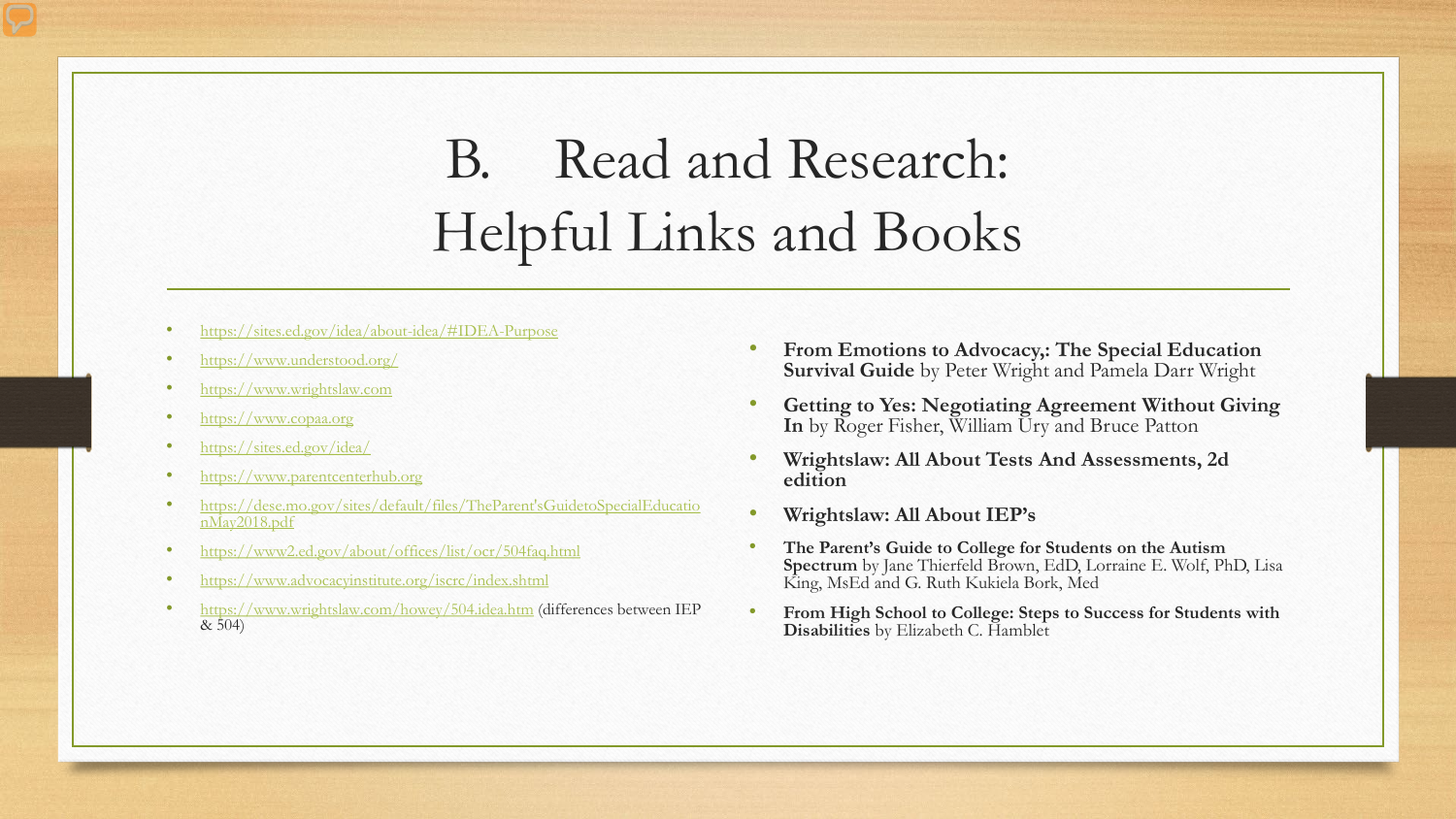## II. Understand the Process

#### **IEP**

- Determine eligibility- comprehensive testing in all areas of suspected disability/timelines
- Consider 504 plan if ineligible
- Annual review- closing out mastered goals/adding new/evaluating PLOP, progress and program
- Triennial IEP meeting re-testing to determine continued eligibility
- ESY- discussed at Annual Review or separate IEP meeting
- Transition IEP meeting– by age 16 but usually before; narrow down post high school plans and identify goals, supports and services necessary to transition to higher education or employment- must involve the student
- IEP ends when student graduates from high school or maximum age of 22
- Summary of Performance must involve student
- \*\*NB: IEP Does not apply to post high school education (college)
- \*\*NB: Parents can call an IEP meeting at any time
- \*\*NB: initial evaluations- there is a timeline.
- \*\*NB: Consult an attorney or advocate if you disagree with an evaluation performed by the district to consider asking for an IEE at district expense OR get an evaluation privately
- \*\*NB: Annual IEP meetings- Goals should be mastered in one year. Goals not mastered cannot be removed.

#### **504 Plan**

- Determine eligibility- no timeline
- Implement a reasonable accommodation plan
- No IEP meetings, annual or triennial reviews
- Can request a meeting at any time
- 504 protections continue through post high school education but students will have to provide documentation to be eligible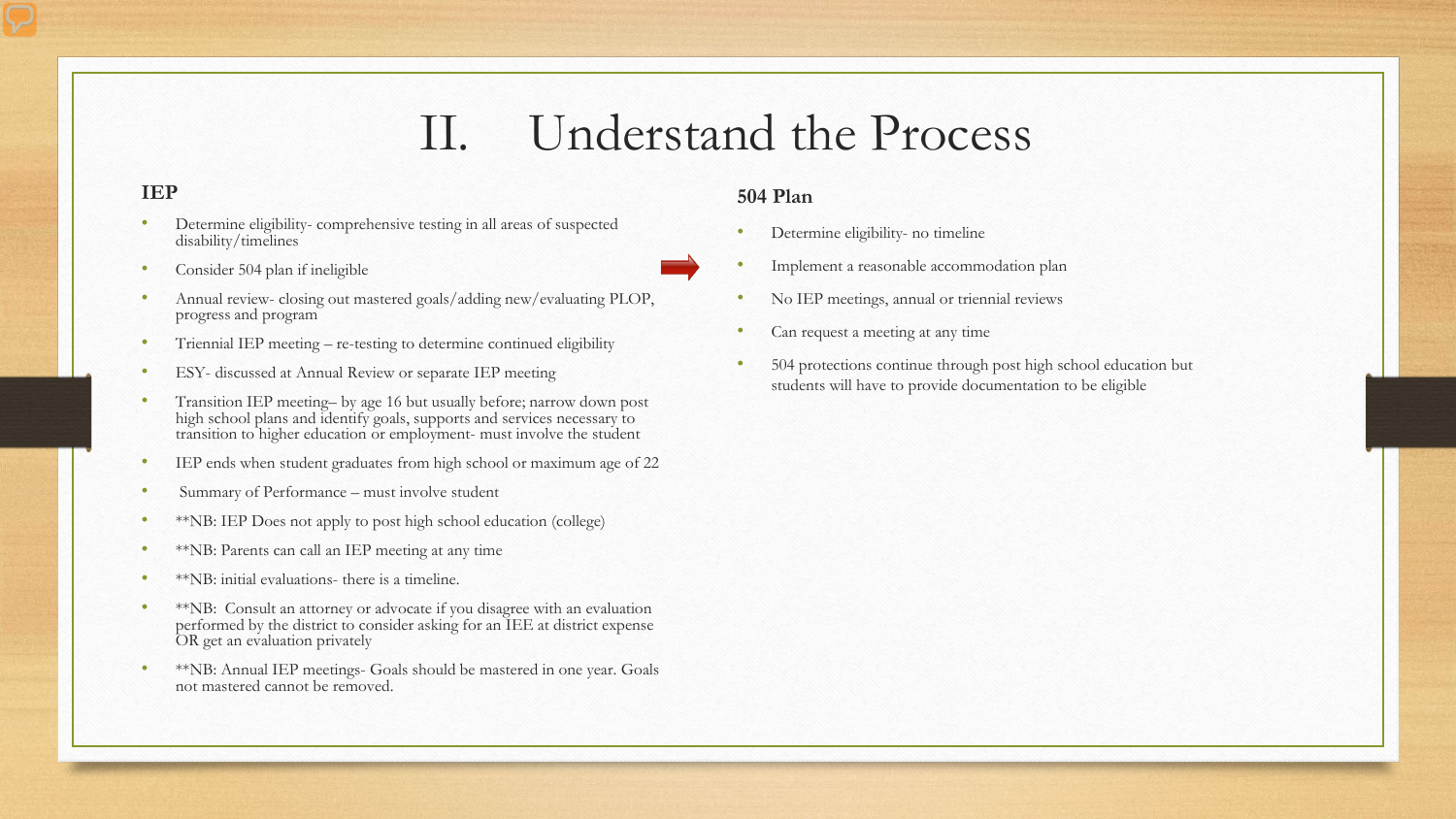## III. Know your Child

- What are his/her strengths & weaknesses- academic, behavior/social-emotional, language, fine & gross motor, daily living/independence skills
- What are his/her standardized assessment results- how does s/he compare to other students?
- Obtain and understand comprehensive evaluations- school based or private
- Curriculum (Learning) standards- is your child meeting those standards?
- What should your child be able to do by the end of the school year?
- What are your (his/her) long term goals?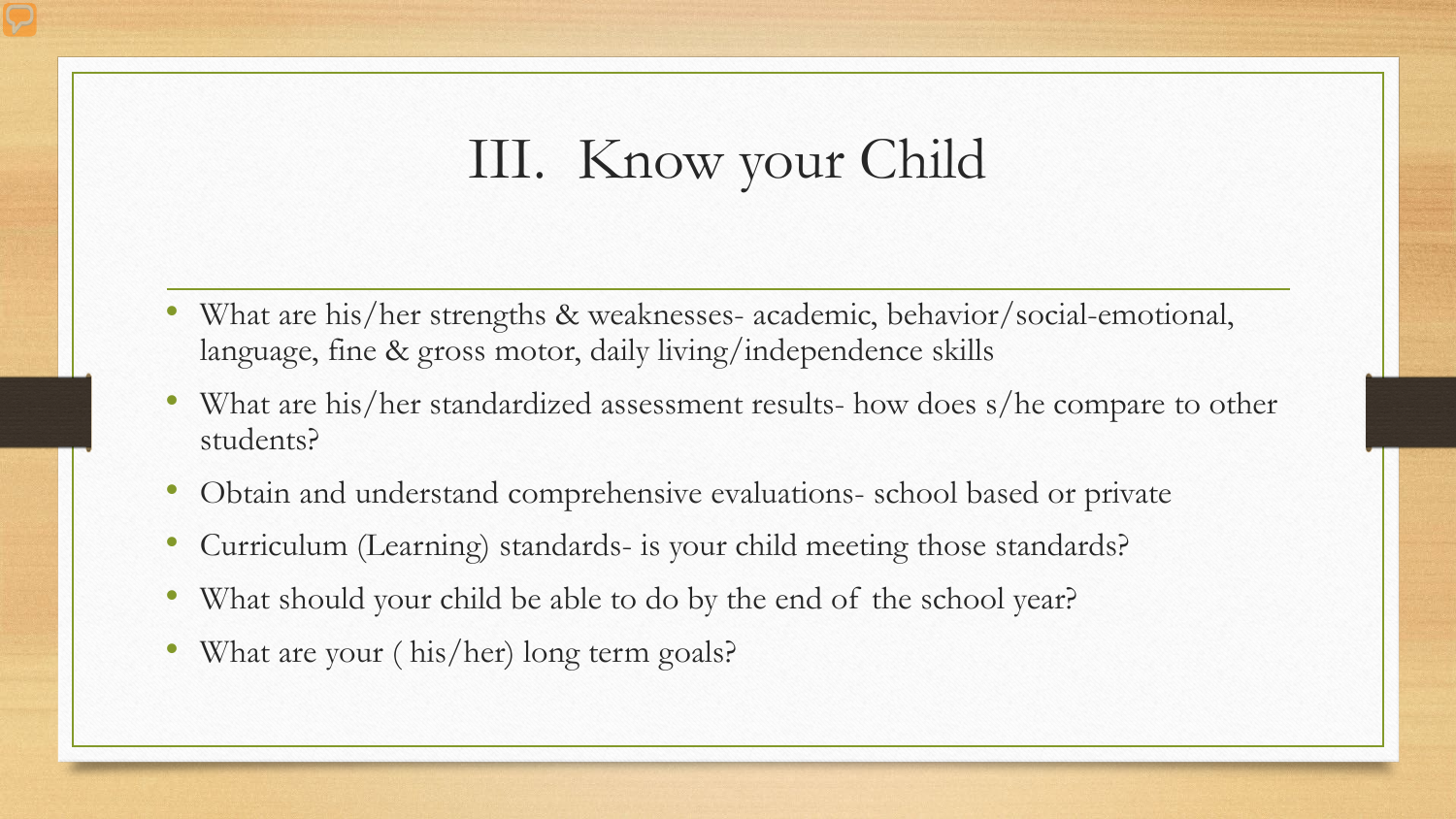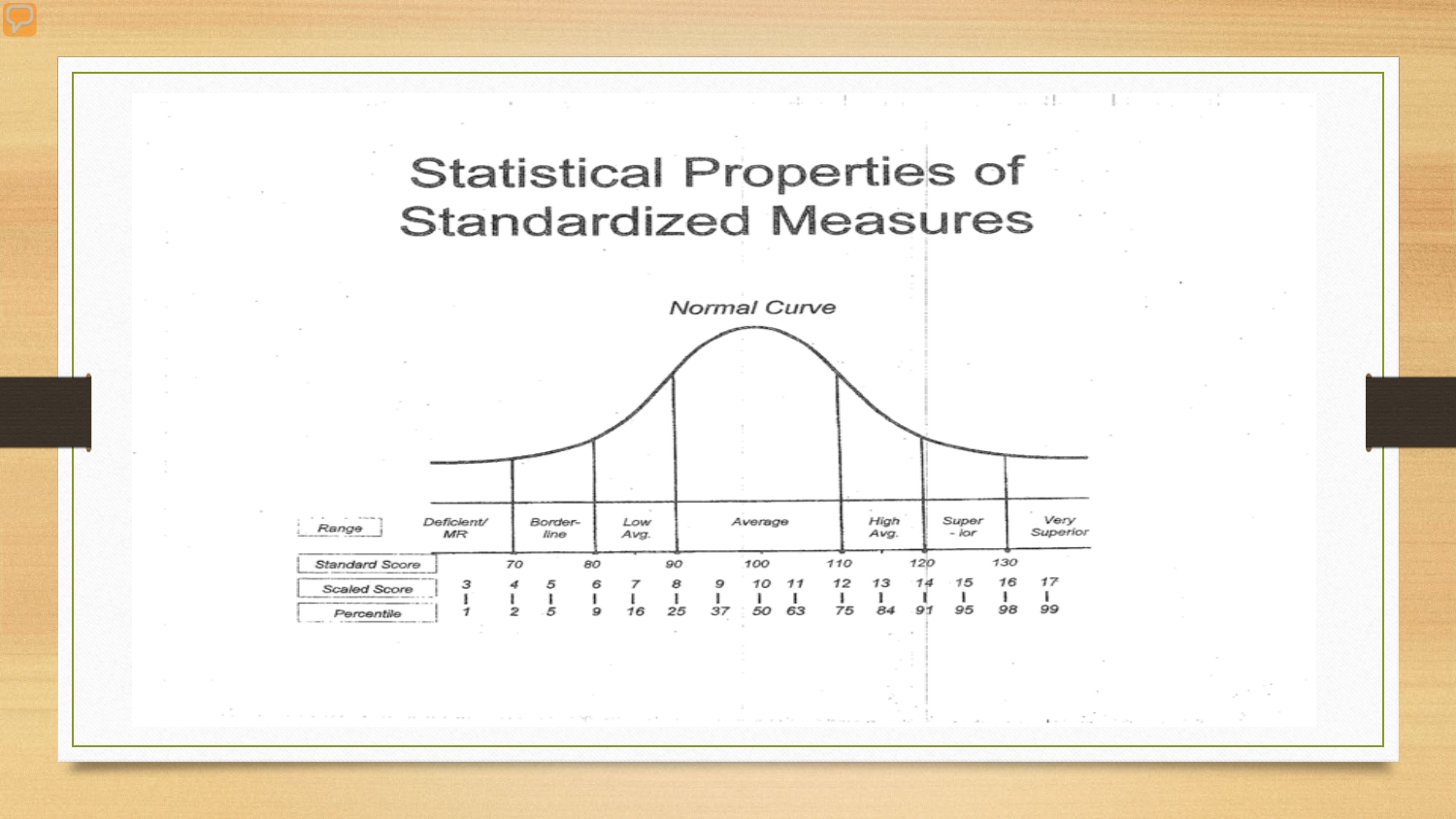## IV. Know how to read and understand your child's IEP or 504 Plan

### **The IEP - Pertinent sections:**

- Present levels of performance (PLOP) including strengths and needs
- Measurable goals and objectives
- Description of how progress will be measured and reported
- Statement of academic and related services
- Explanation of supplementary aids, modifications and accommodations
- Statement of how much time, if any, student will spend away from non-disabled peers in the classroom

#### **The 504 Plan**

- Description of disability
- Statement of accommodations and plan
- **For Questions on Both:**
- Ask a school team member for help
- Reach out to state/local parent center hub
- Your state department of education may send someone to your school district for a seminar on reading IEPs
- Many state websites have a sample IEP with annotations
- <https://www.parentcenterhub.org/iepcontents/>
- Consult your regional Office for Civil Rights for questions related to 504 plans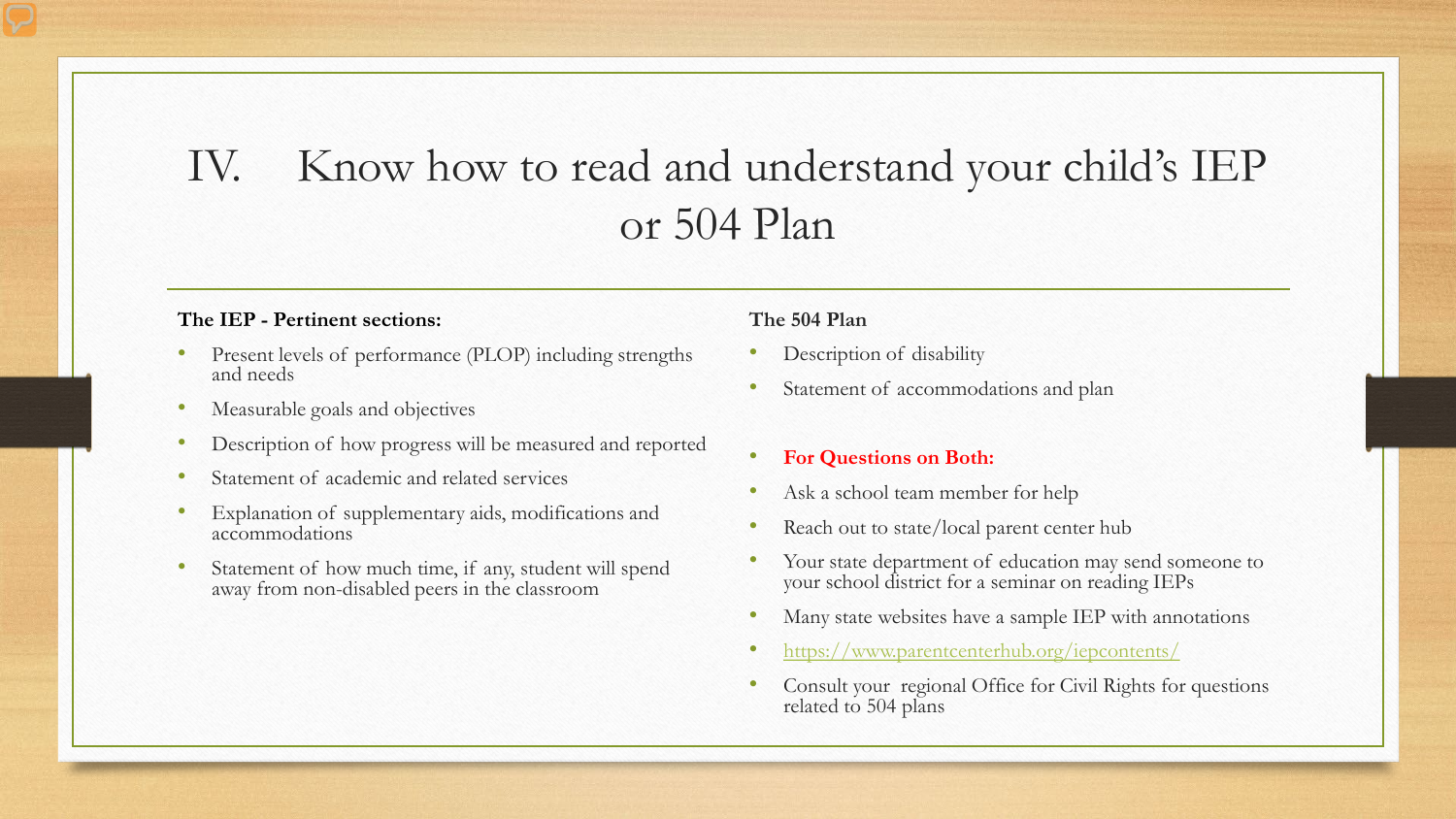# V. Get Organized

- Keep a journal
- Track progress data
- Keep a binder with tabs for every year
	- IEP
	- Evaluations/testing results
	- Progress reports/report cards
	- emails/communication
	- Journal
- Maintain a filing cabinet
- Make copies
- Do a FERPA request- get a complete copy of your child's school records
- [https://www.understood.org/en/school-learning/special-](https://www.understood.org/en/school-learning/special-services/ieps/how-to-organize-your-childs-iep-binder) services/ieps/how-to-organize-your-childs-iep-binder

With organization comes empowerment

-Lynda Peterson

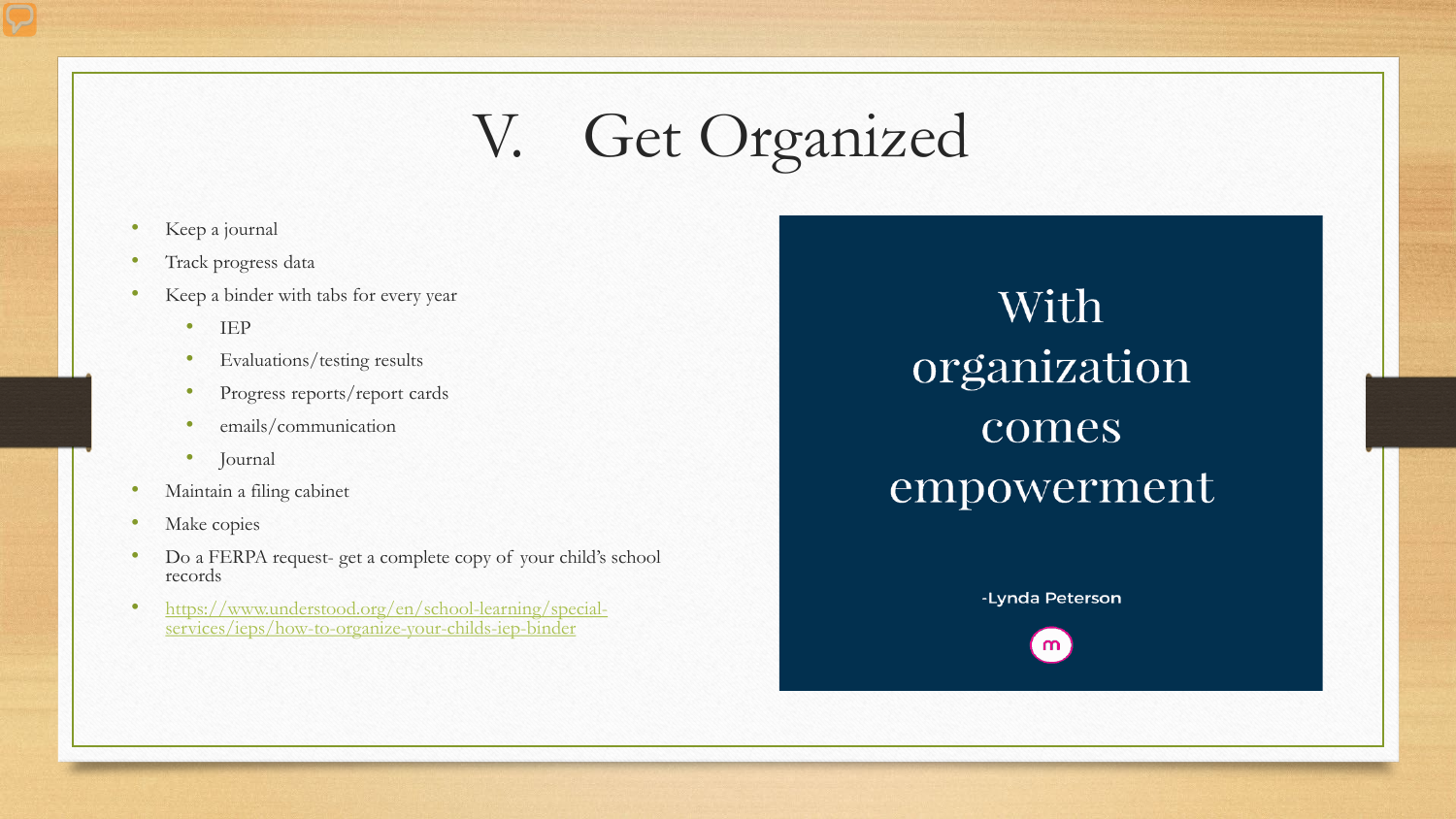# VI. Be Prepared

### **A. Before the Meeting**:

- Write parent statement of concerns
- Consider having student write a statement or participate in the meeting
- List strengths, weaknesses, preferences and learning styles
- Try to meet with team members informally before the the meeting to go over data, assessment and testing results
- Request that all testing/assessment results/data/proposed goals be provided 3 days prior to meeting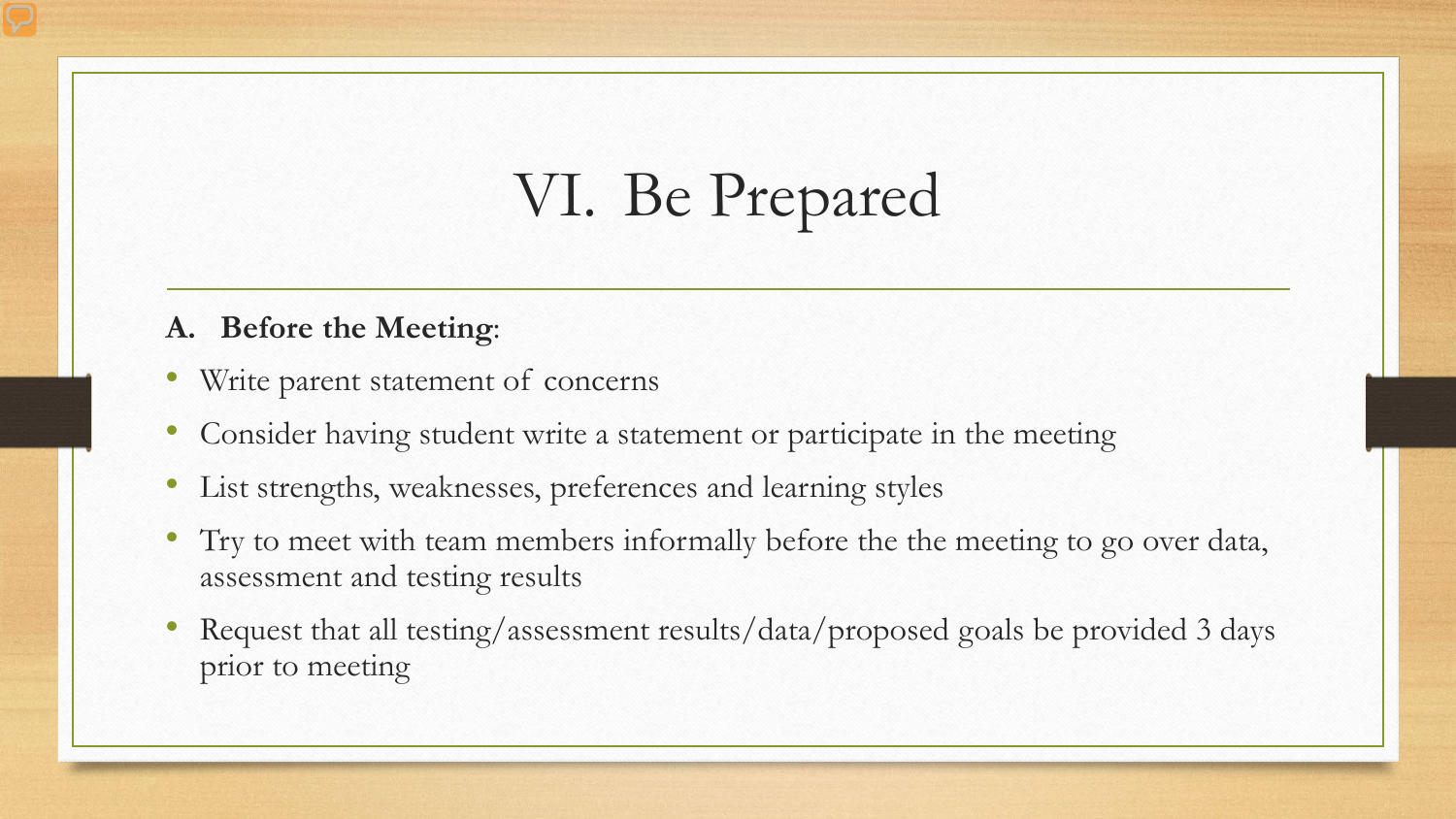### **B. During the Meeting:**

- Take notes
- Record and let team know you are recording
- Make sure all necessary team members are present
- Be a good listener
- Bring parent statement of concerns ask for it to be included in IEP
- Share observations and current levels of performance in academics, communication, behavior-social emotional skills, problem solving, daily living/independence/ fine gross motor skills
- Share your observations on how your child learns and their progress
- State what is working and not working for your child and your expectations for their progress
- Don't be afraid to ask questions- who, what, where, when, how & why
- Ask how progress will be measured- it should be measured objectively, not by subjective observation
- Request a list of frequently used modifications and accommodations and understand which may apply to your child
- Bring a spouse, partner or friend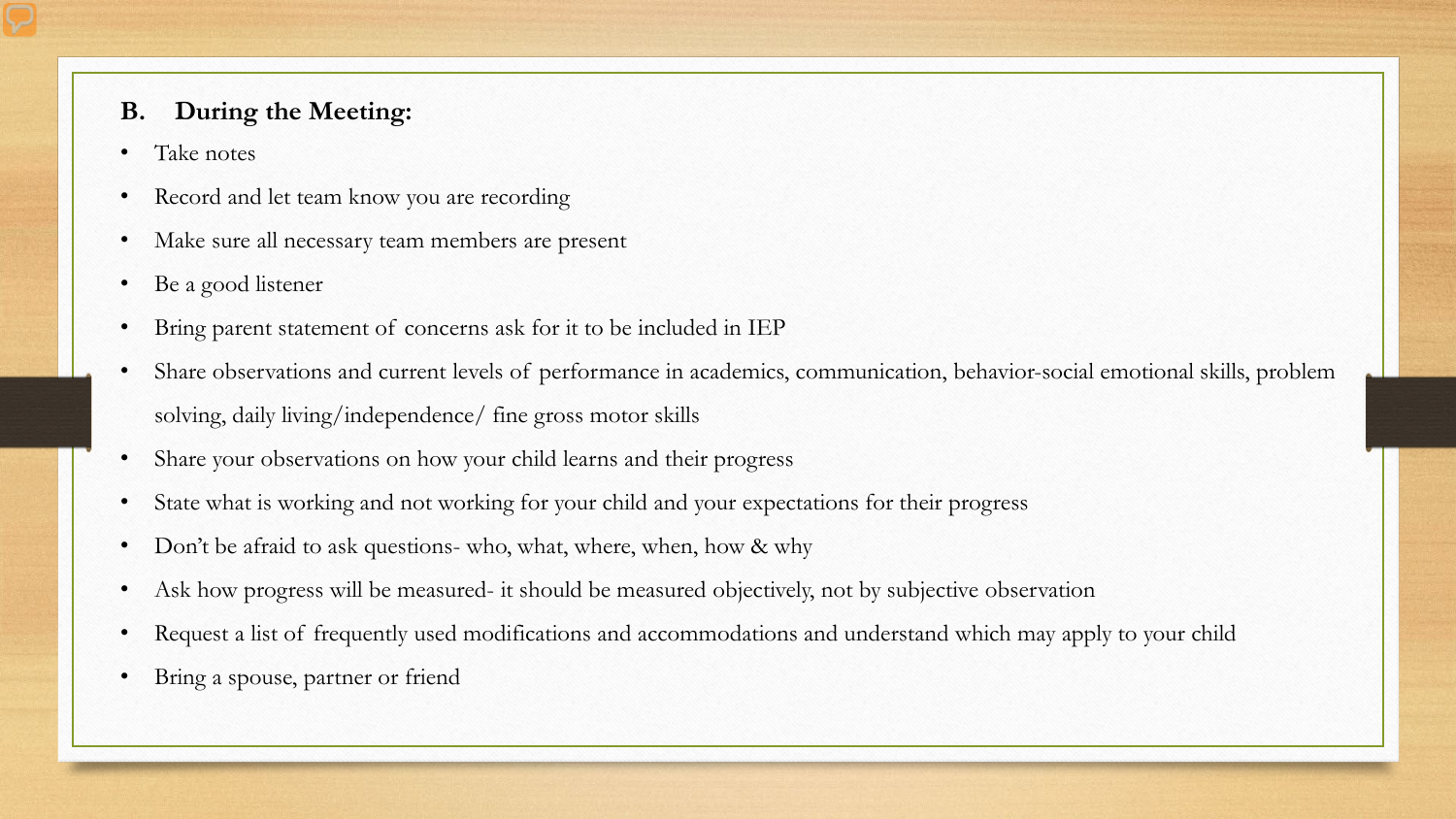### **C. After the Meeting:**

- Send a thank you letter to the team memorializing the decisions made at the meeting
- Review the new IEP as soon as you receive it; send a letter to your team leader and request correction of mistakes
- Ask for a team meeting to discuss how the IEP will be implemented and how teachers will work on the goals
- Volunteer in the classroom and at school activities
- Build your team/ work to develop relationships with team members
- Hire outside consultants
- [https://portal.ct.gov/-/media/SDE/Special-Education/Before\\_PPT.pdf](https://portal.ct.gov/-/media/SDE/Special-Education/Before_PPT.pdf)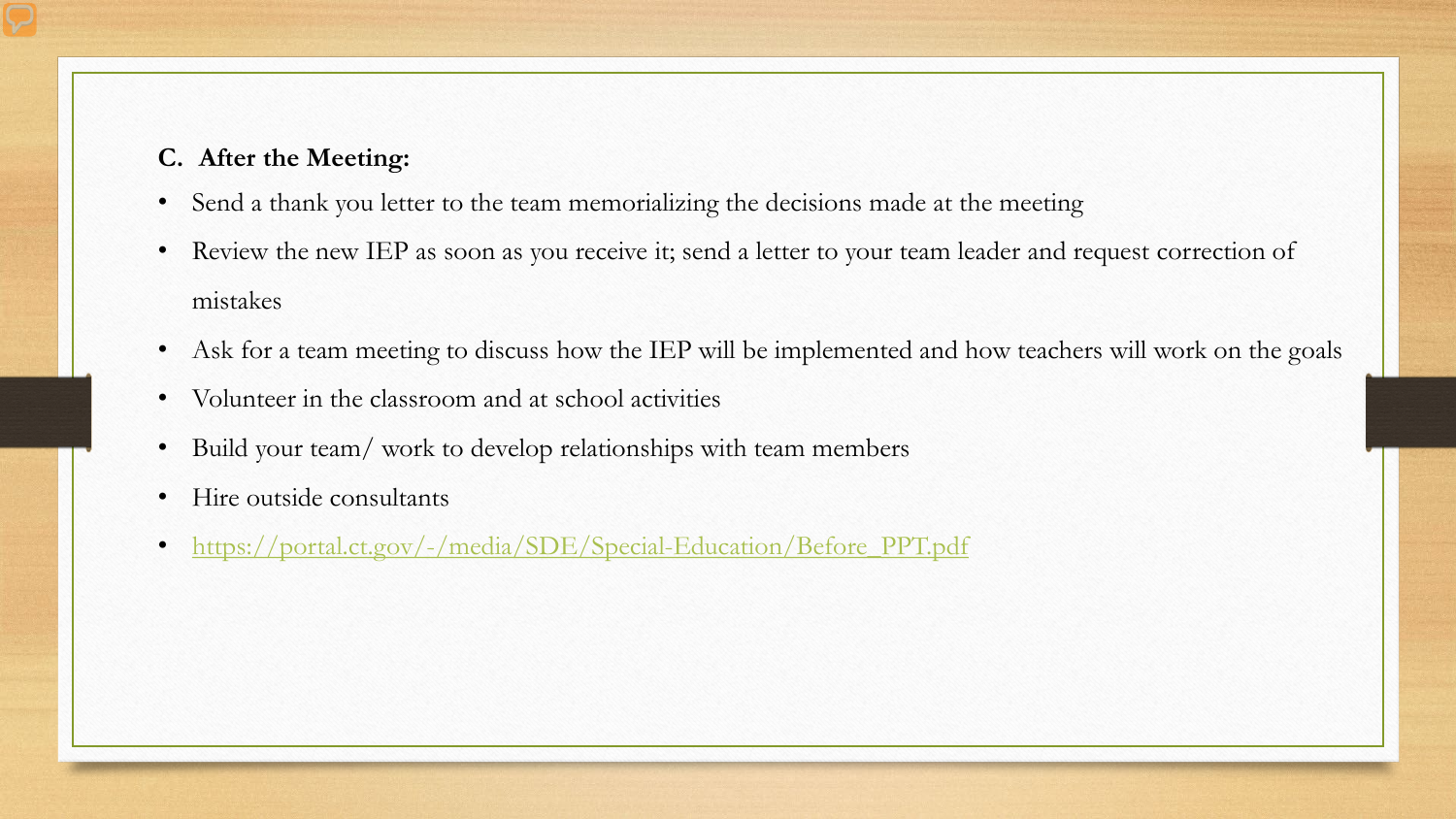## VII. Communicate, Collaborate, Cooperate

- Reach out to team members regularly via email
- Request regular team meetings (i.e. quarterly, monthly, etc.) for parent training, consistency and progress monitoring
- if appropriate, include team meetings in the  $IEP/504$  plan
- For younger students, ask for a daily log to travel to and from school to ensure consistency- what are teachers doing in class and in related services and how can I do the same at home?
- Keep a journal on progress in home/community environments and regularly report to team on what is working/not working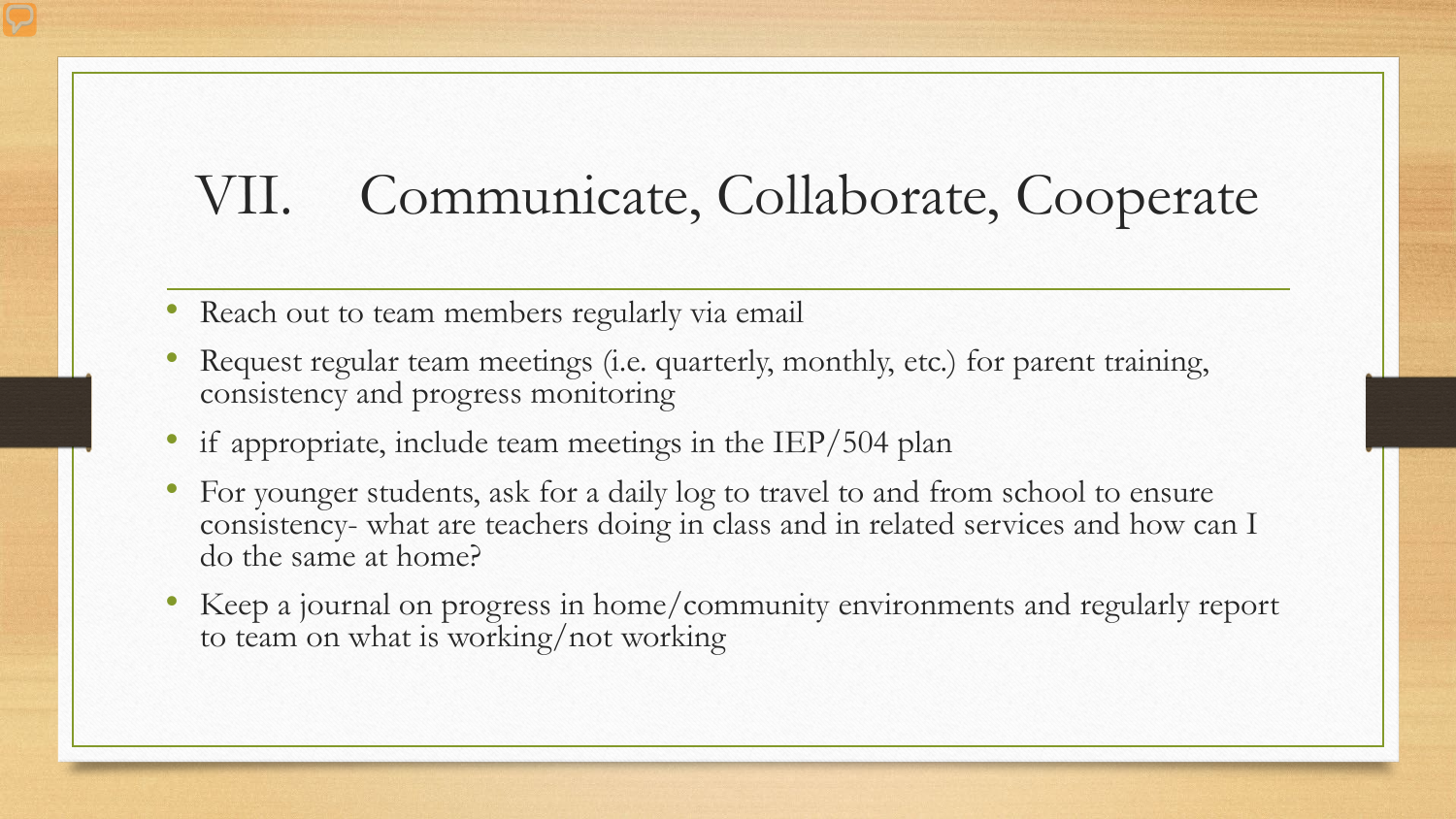## VIII. Understand How to Resolve **Disagreements**

### Disagreements about the IEP

- Discuss with team at a PPT
- Meet with director of special education in your district
- Mediation/Due Process
- File a complaint with state department of education
- Consult an Attorney or advocate
- TIP: Put all disagreements and resolutions in writing and in the IEP where appropriate

### Disagreements about 504 plan

- Discuss at 504 meeting
- Meet with special education director
- File a complaint with the Office for Civil Rights
- Consult an attorney or advocate
- TIP: Put all disagreements and resolutions in writing

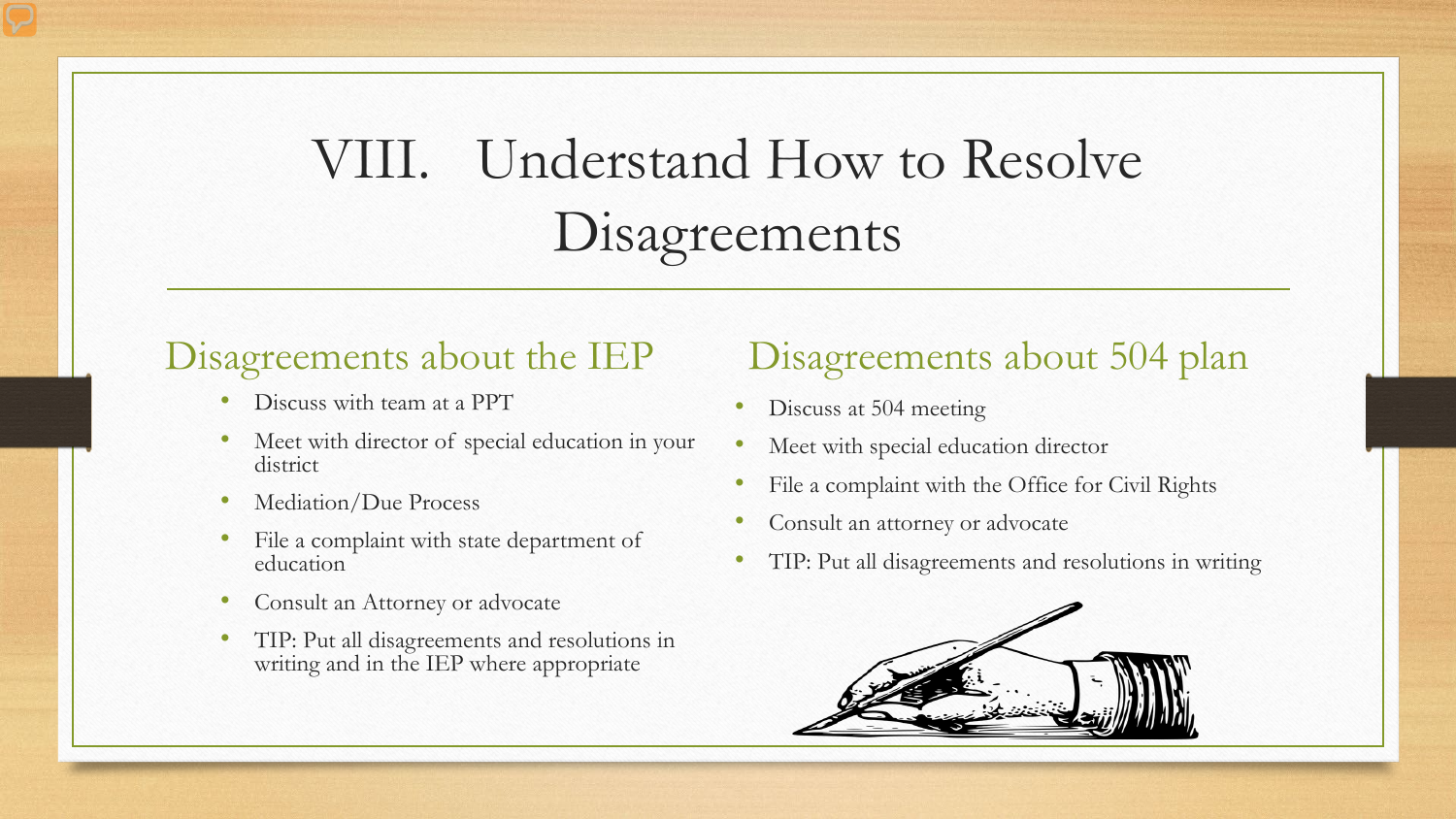## IX. Helpful Tips During COVID

- IEP cannot be changed except by agreement of parent and team (amendment) OR at a PPT based on discussion and appropriate data. This includes during COVID distance learning
- During COVID:
	- The IEP is written as if school is in session in person
	- Schools IEP obligations do not change
	- Schools may create distance learning plans in case school closes; however it is NOT a replacement of the IEP
	- There are no waivers of IDEA- Secretary DeVos & OSEP
	- Child Find, Annual IEP meetings, Triennial evaluations & IEP meetings must continue, though may be some flexibility in timelines
	- All dispute resolution procedures are available during COVID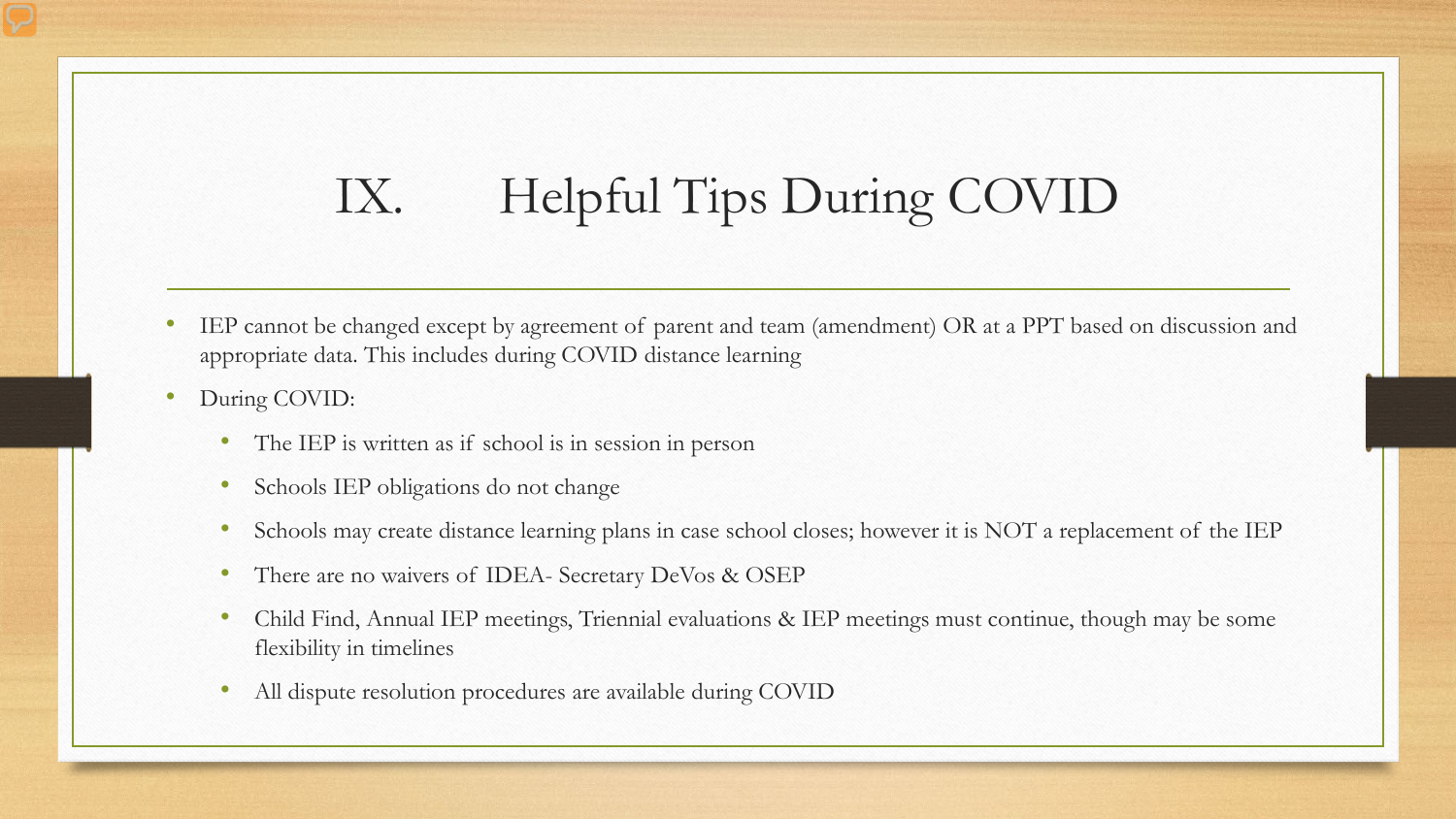## -continued

- \*\*Check your state guidance on COVID and special education
- Federal guidance-
	- [https://sites.ed.gov/idea/idea-files/q-and-a-providing-services-to-children-with-disabilities-during-the-](https://sites.ed.gov/idea/idea-files/q-and-a-providing-services-to-children-with-disabilities-during-the-coronavirus-disease-2019-outbreak/#Q-A-5https://www2.ed.gov/policy/speced/guid/idea/memosdcltrs/qa-covid-19-03-12-2020.pdf) coronavirus-disease-2019-outbreak/#Q-A-5
	- [https://www2.ed.gov/policy/speced/guid/idea/memosdcltrs/qa-covid-19-03-12-2020.pdf](https://sites.ed.gov/idea/idea-files/q-and-a-providing-services-to-children-with-disabilities-during-the-coronavirus-disease-2019-outbreak/#Q-A-5https://www2.ed.gov/policy/speced/guid/idea/memosdcltrs/qa-covid-19-03-12-2020.pdf)
- Take data on goals and progress and share in writing with the team
- If you believe your child is regressing or not making progress, ask for an IEP meeting to discuss and adjust the IEP- discuss the following:
	- Where was my child when schools closed in March
	- Where is my child now?
	- Where should my child have been now without COVID?
	- How can we change the plan so that s/he is supported, and can catch up, learn and progress
	- Document anything requested and granted or refused in the IEP
- Consult an attorney or advocate if necessary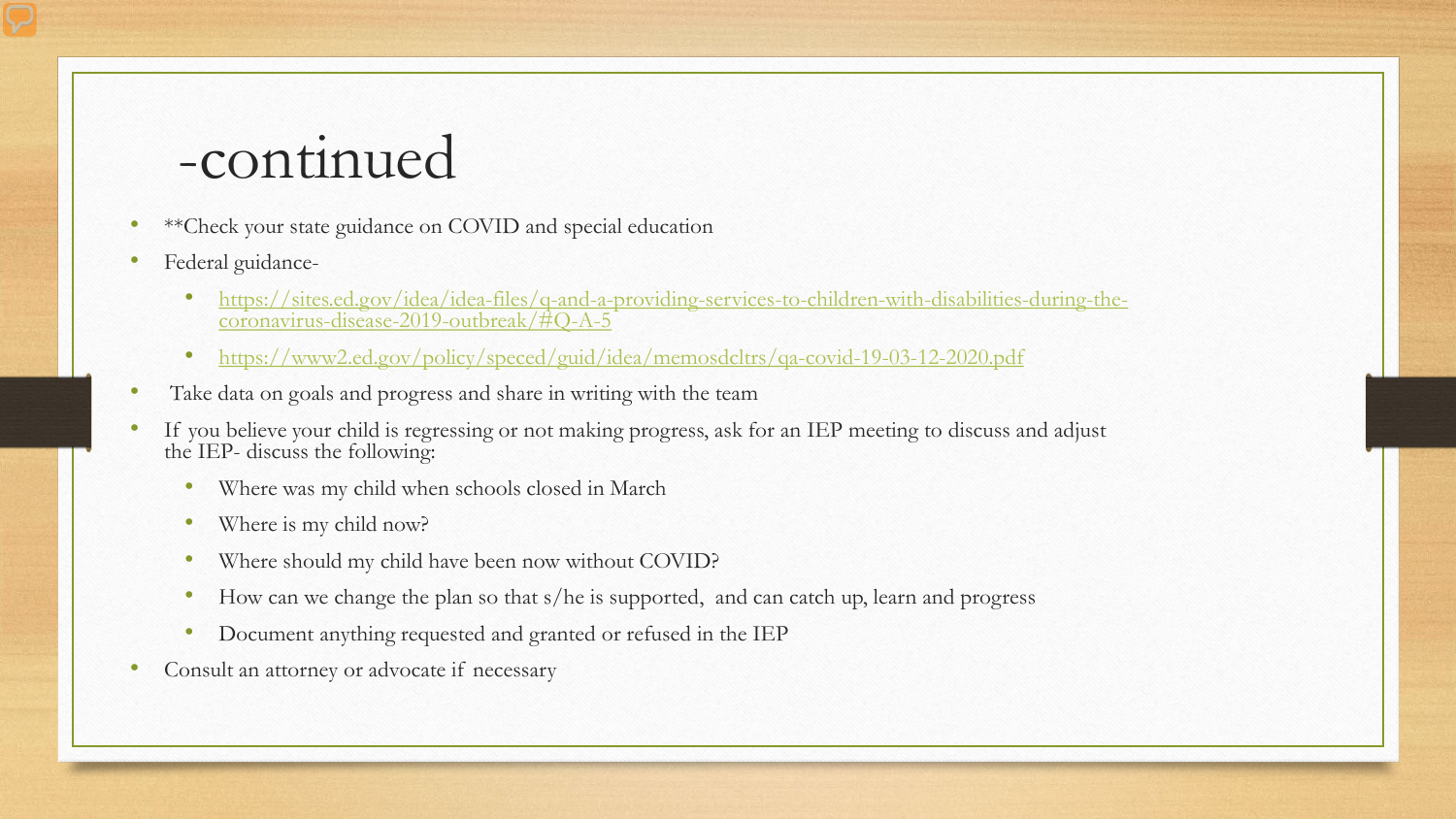## X. Final Words

- Know and understand the special education legal framework you are working in for your child. There are many ways to learn the rules and the process.
- You know your child best, and you are an equal team member. Get to know your child's disability, the way s/he learns and what s/he needs to be successful. Help your team know and understand your child.
- Know your child's IEP or 504 plan. Make sure it is being implemented
- Be organized, prepared and collaborative. It's a full time job, so treat it like one.
- Form relationships with your team members. Some of them will be with your child for a while. Many of them may help you advocate. Lean on your team; notify them when the plan is not working; compliment them when the plan is working well.
- Communicate, communicate communicate.
- There will be disagreements along the way. Work through them respectfully and collaboratively with your team and administrators.<br>If all else fails, there is mediation and due process and professionals who can help you wo
- Remember you are a parent first and your love for your child is unconditional. Every step is a journey; every moment is a gift; every day is an opportunity. Keep it all in perspective. Celebrate the achievements along the way
- It's a marathon, not a sprint.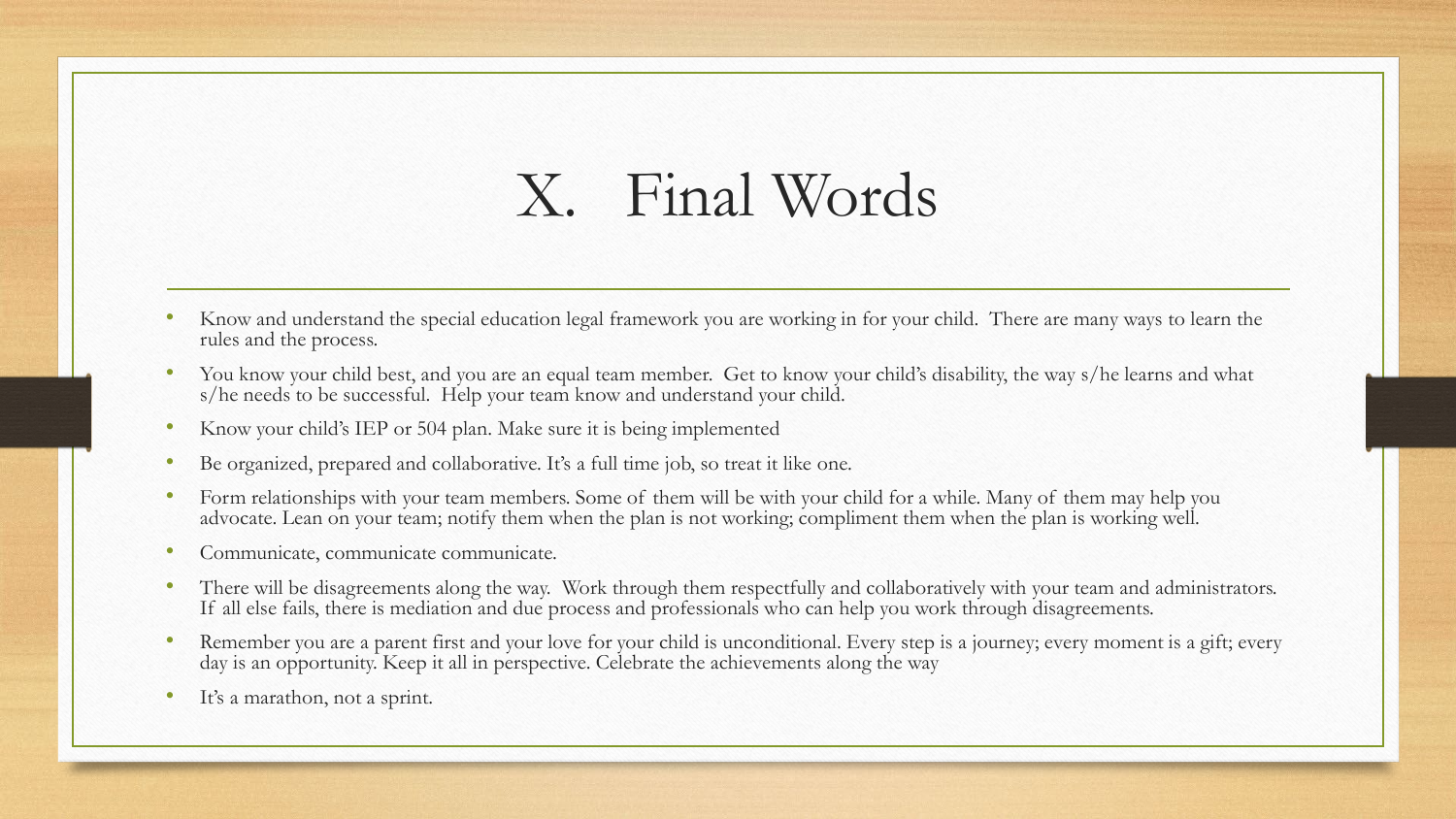

## About Janine Kelly

- Janine Kelly, a special education advocate in Connecticut, has been supporting children with disabilities and their families for over 12 years. She is the founder of Advocate Together, LLC, in Wilton, CT and is a team member at Collaborative Advocacy Associates, Inc., in Westport, CT. She advises students and families on all aspects of the IEP/504 process, including preparing for post high school transition. Informed by her experiences as a former litigation attorney and as a parent of a child with disabilities, Janine uses her knowledge and skills to help parents ensure that their children are receiving an appropriate education and planning for their future.
- Janine has a BA from the College of the Holy Cross; a JD from Vermont Law School, and is admitted to practice law in the state of Connecticut, federal district court, the U.S. Court of Appeals for the 2d Circuit and the U.S. Court of Appeals for the Federal Circuit. She is a member of COPAA, Inc. (Council for Parent Attorneys and Advocates, Inc.); LDA (Learning Disabilities Association of America), and AHEAD (Association on Higher Education and Disability). She lives in Wilton, CT with her husband, two college age sons, one teenage daughter and their westie terrier, Rey.